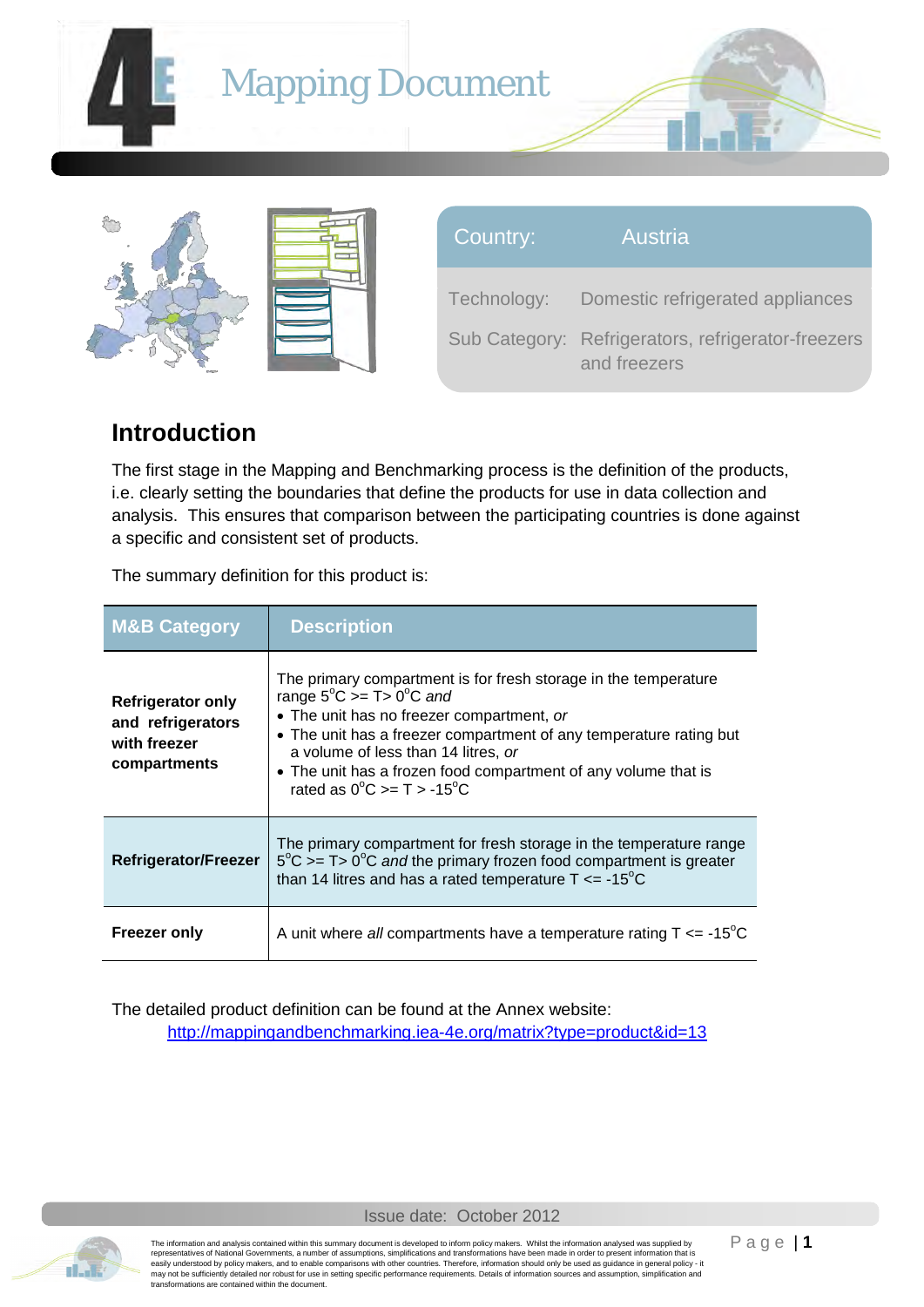



## **Unit Energy Consumption of new refrigerator freezers in Austria**



- Data was supplied to the Annex as market averages from a dataset that covers approximately 90% of sales in the market.
- No data on Best or Worst performing products was available.
- All volumes shown are sales weighted averages.

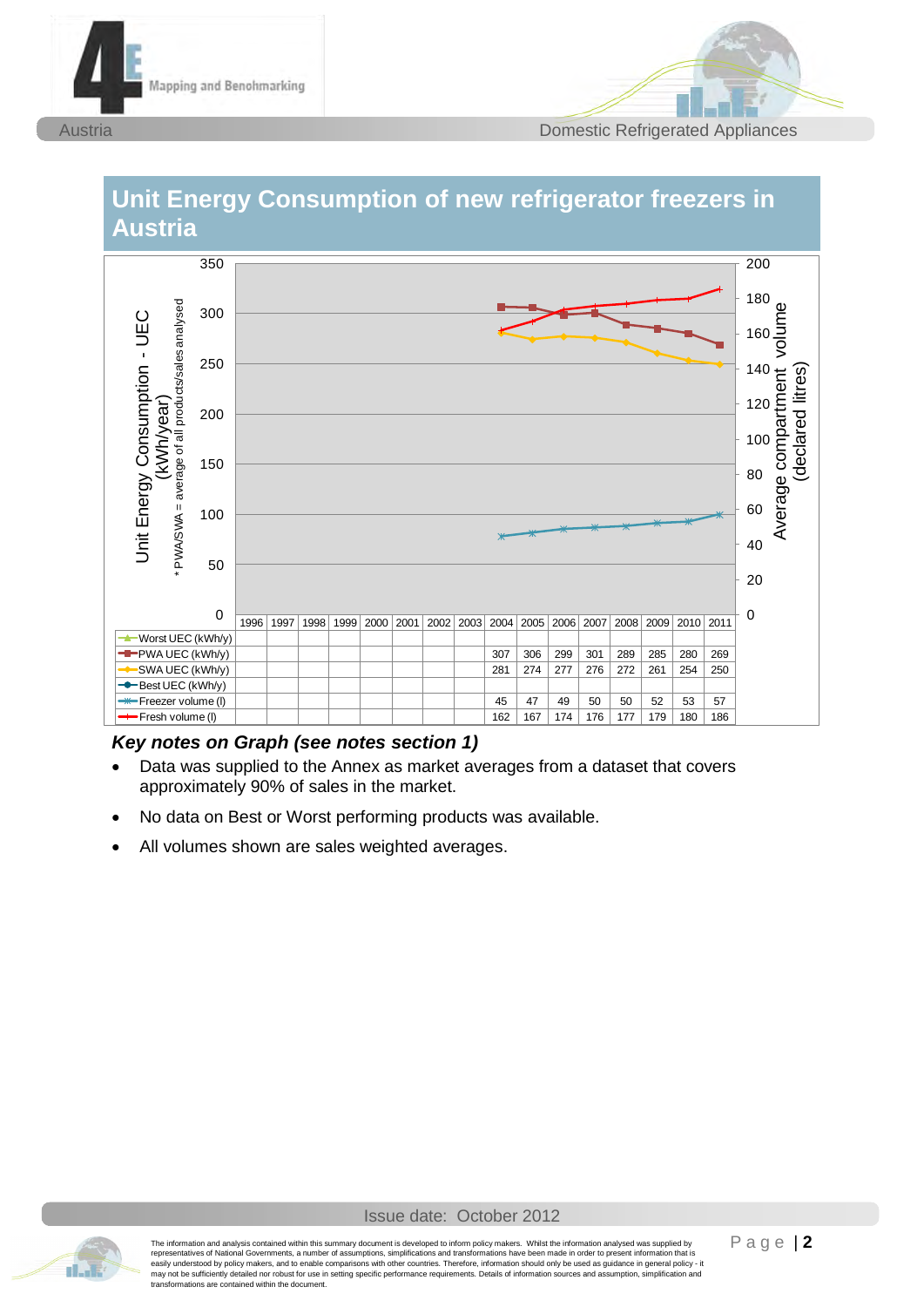



#### 350 200 180 <sub>დ</sub> Average Consumption - UEC<br>
VANSWA = average of all products sales analysed<br>
WASWA = average of all products sales analysed<br>
MASWA = average of all products sales analysed<br>
30<br>
Average compartment volume<br>
40<br>
Average compar \* PWA/SWA = average of all products/sales analysed300  $\begin{array}{c}\n160 \\
\overline{5} \\
\overline{9}\n\end{array}$ 250 140 14 (12 )<br>12 (10 )<br>8 0 120 12(<br>10(<br>80<br>60 200 100 10(<br>80<br>60<br>40 150 50<br>00<br>50 80<br>60<br>40<br>20 100 20 0 0 1996 1997 1998 1999 2000 2001 2002 2003 2004 2005 2006 2007 2008 2009 2010 2011 Worst UEC (kWh/y) **-D** PWA UEC (kWh/y) **284 272 250 245 240 234 235 230** SWA UEC (kWh/y) 288 267 248 242 235 227 222 220 **Best UEC (kWh/y)** \* Freezer volume (l) | | | | | | | | | | | | | | | | 168 | 166 | 167 | 169 | 177 | 180 | 177 **Fresh volume (I)**

## **Unit Energy Consumption of new freezers in Austria**

- Data was supplied to the Annex as market averages from a dataset that covers approximately 90% of sales in the market.
- No data on Best or Worst performing products was available.
- All volumes shown are sales weighted averages.

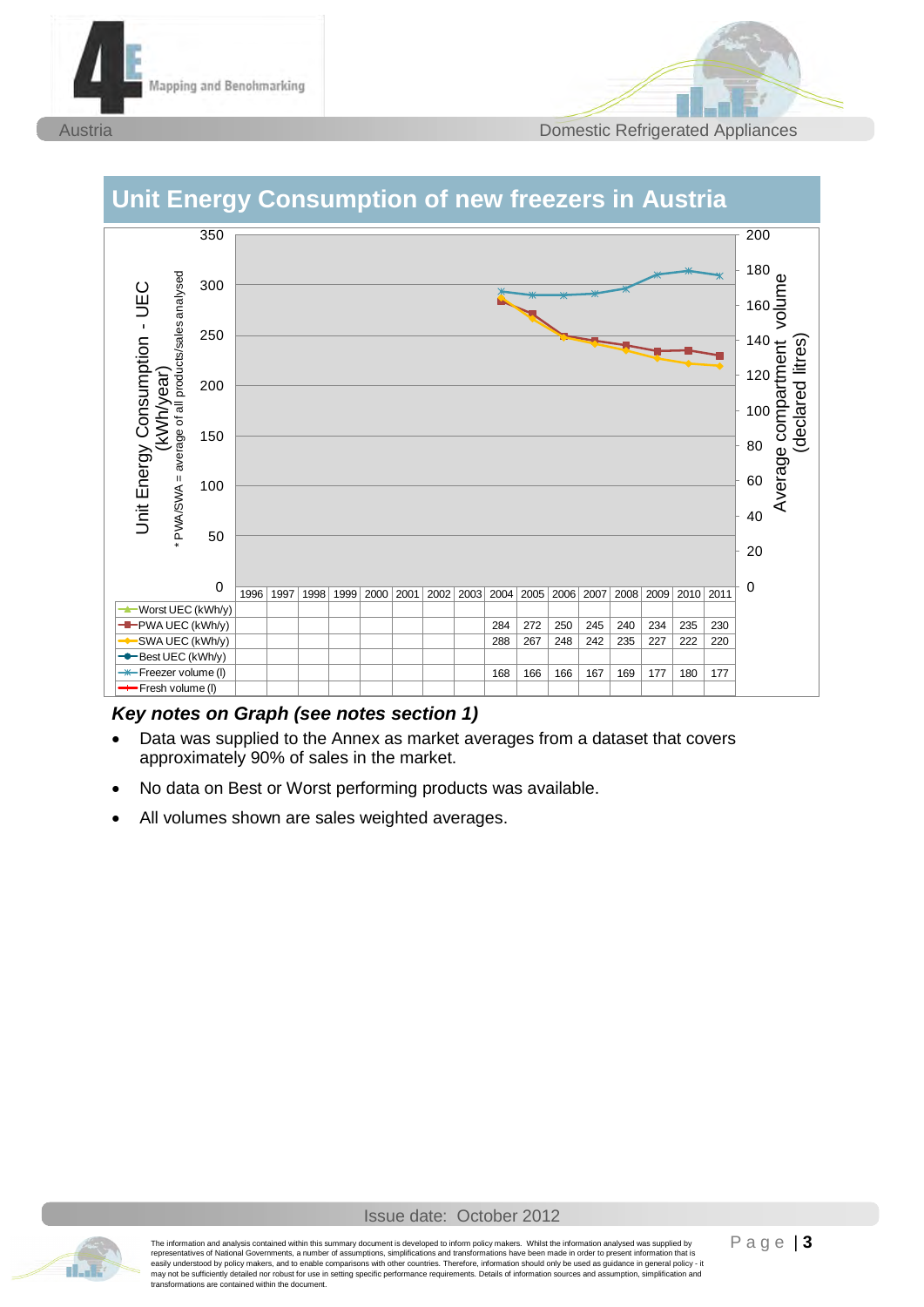



#### **Unit Energy Consumption of new refrigerators and refrigerators with freezer compartments in Austria** 1996 1997 1998 1999 2000 2001 2002 2003 2004 2005 2006 2007 2008 2009 2010 2011 **Worst UEC (kWh/y) PWA UEC (kWh/y)** 185 174 173 167 159 153 146 143 SWA UEC (kWh/y) 177 169 164 156 153 145 139 133 Best UEC (kWh/y) Freezer volume (l) 11 14 11 9 9 8 9 9 Fresh volume (l) 155 153 153 153 155 156 159 159 0 20 40 60 80 100 120  $140\frac{1}{5}$ 160 180 0 20 40 60 80 100 120 140 160 180 200 Average consumption - UEC<br>
Average and practices as a model when a series are all the series of a little series of a little series of a little series of a little series of a little series of a little series of a little ser \* PWA/SWA = average of all products/sales analysed

- Data was supplied to the Annex as market averages from a dataset that covers approximately 90% of sales in the market.
- No data on Best or Worst performing products was available.
- All volumes shown are sales weighted averages.

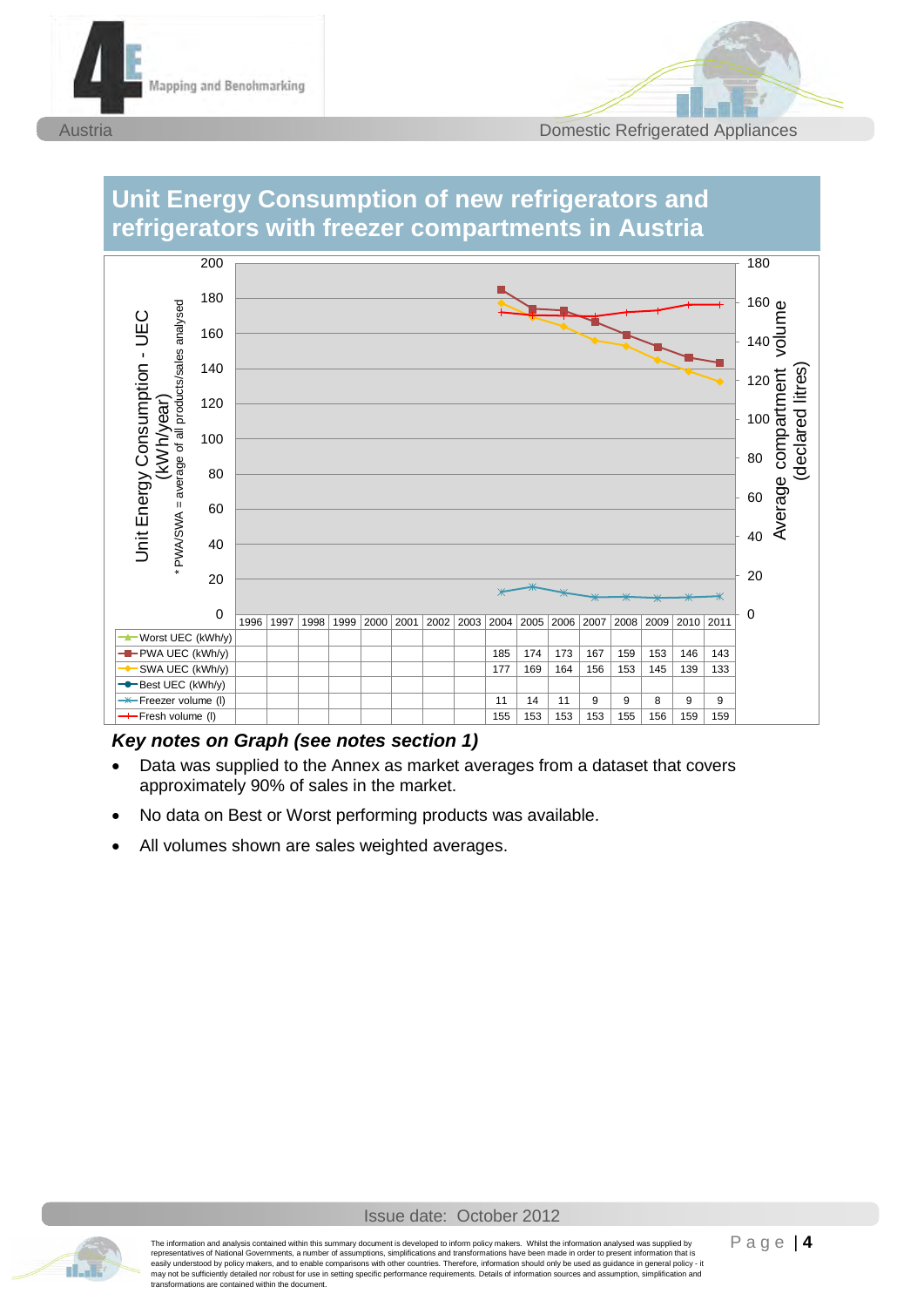



# **Unit Energy Efficiency of new refrigerator freezers in Austria** 1.2



- Data was supplied to the Annex as market averages from a dataset that covers approximately 90% of sales in the market.
- No data on Best or Worst performing products was available.
- The average total volumes shown (adjusted litres) are calculated using the temperatures and a slightly modified version of the volume adjustment method defined in EU/regulations. The average unit energy efficiency (UEE) is then calculated using these total adjusted volumes. These calculations are based on market average values for consumption, compartment volume and the percentage of sales with auto-defrost functionality. While the use of these market averages, as opposed to product level data, to calculate UEE will generally give reliable results, the approach introduces a level of uncertainty that cannot be quantified.
- All volumes shown are sales weighted averages.

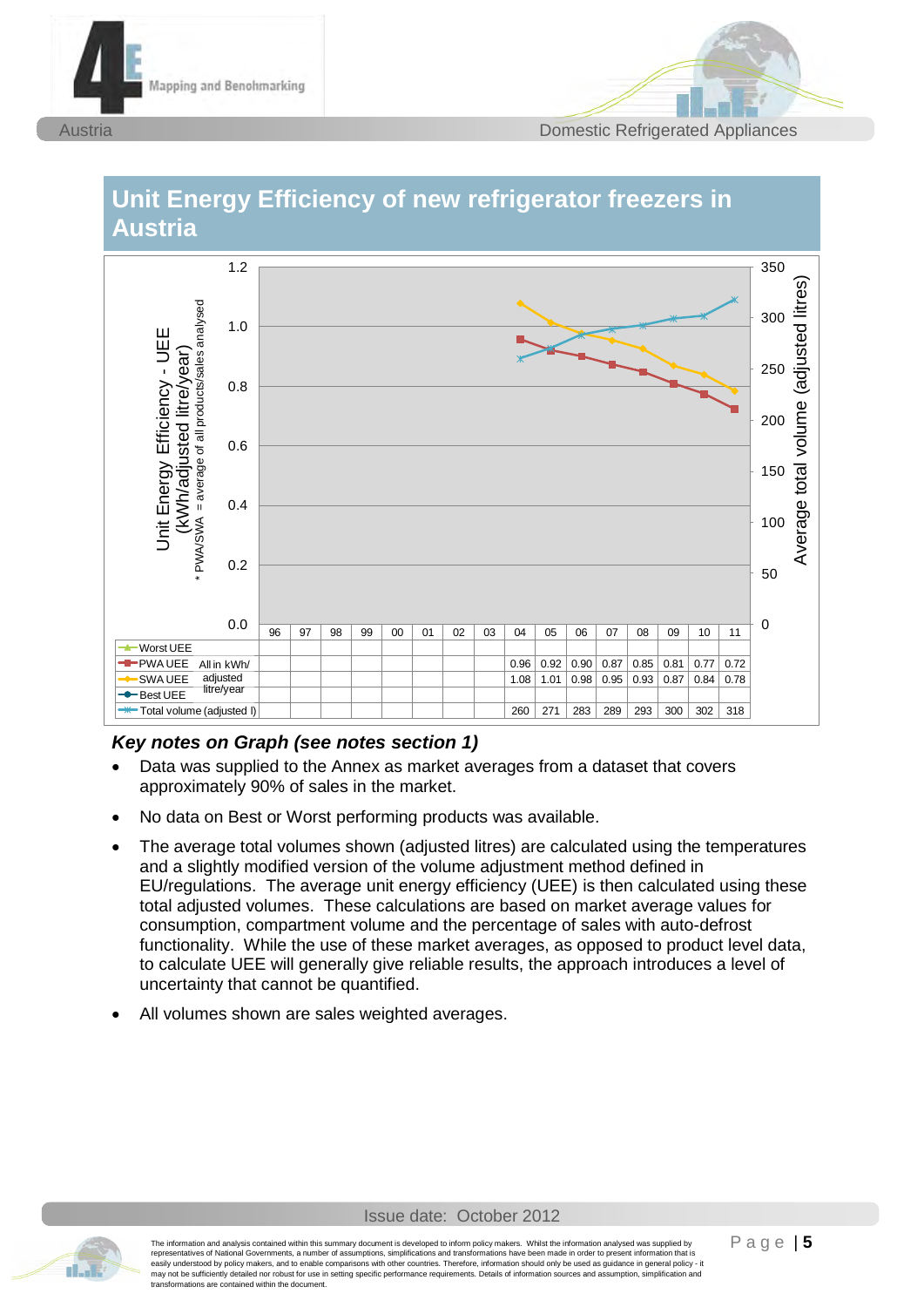





## **Unit Energy Efficiency of new freezers in Austria**

- Data was supplied to the Annex as market averages from a dataset that covers approximately 90% of sales in the market.
- No data on Best or Worst performing products was available.
- The average total volumes shown (adjusted litres) are calculated using the temperatures and a slightly modified version of the volume adjustment method defined in EU/regulations. The average unit energy efficiency (UEE) is then calculated using these total adjusted volumes. These calculations are based on market average values for consumption, compartment volume and the percentage of sales with auto-defrost functionality. While the use of these market averages, as opposed to product level data, to calculate UEE will generally give reliable results, the approach introduces a level of uncertainty that cannot be quantified.
- All volumes shown are sales weighted averages.

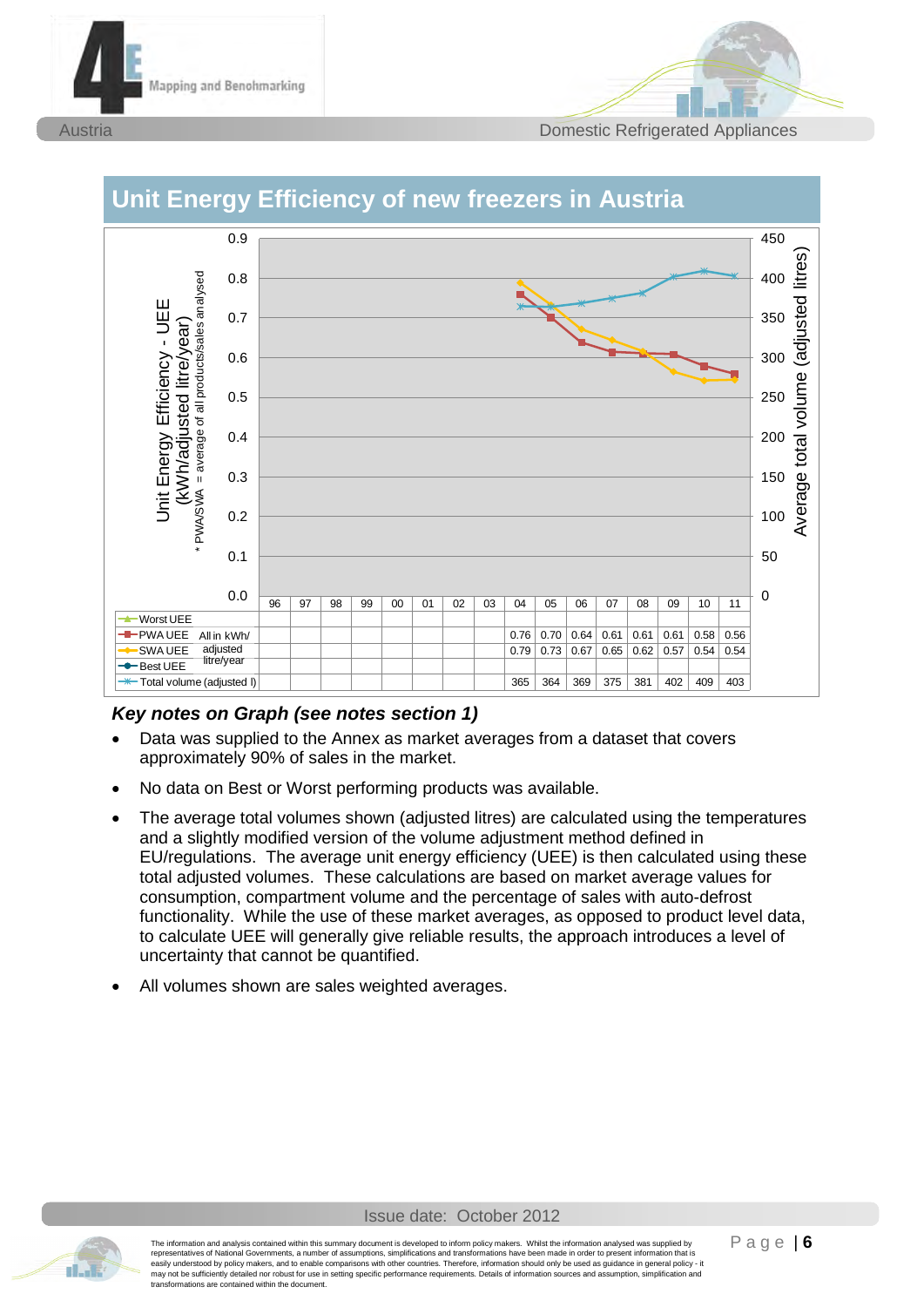







- Data was supplied to the Annex as market averages from a dataset that covers approximately 90% of sales in the market.
- No data on Best or Worst performing products was available.
- The average total volumes shown (adjusted litres) are calculated using the temperatures and a slightly modified version of the volume adjustment method defined in EU/regulations. The average unit energy efficiency (UEE) is then calculated using these total adjusted volumes. These calculations are based on market average values for consumption, compartment volume and the percentage of sales with auto-defrost functionality. While the use of these market averages, as opposed to product level data, to calculate UEE will generally give reliable results, the approach introduces a level of uncertainty that cannot be quantified.
- All volumes shown are sales weighted averages.

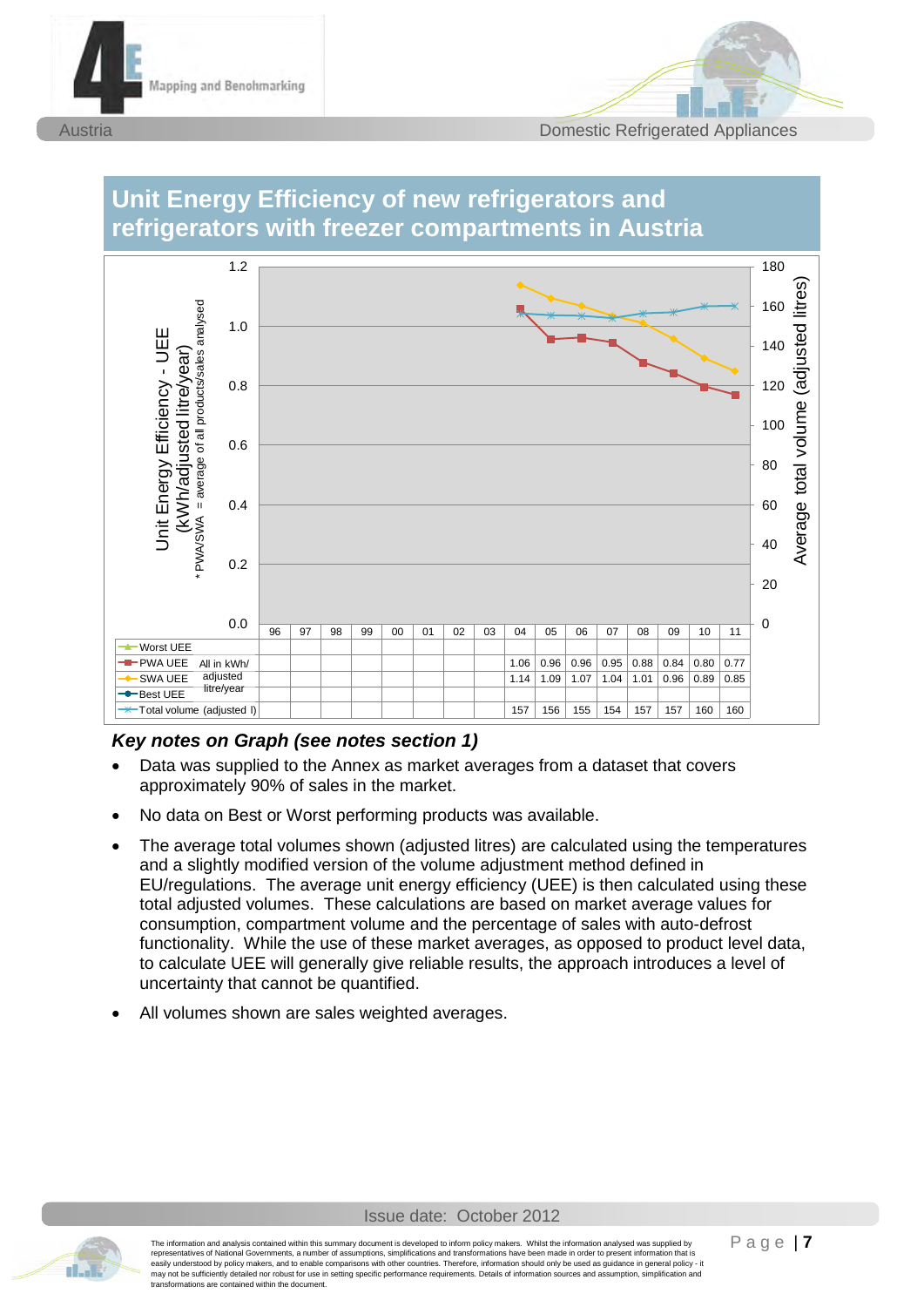



## **Energy Consumption of the installed stock of refrigerated appliances in Austria**



### *Key notes on Graph (see notes section 2)*

 Information shown is on the installed number of products only. No data available on the total consumption of the installed stock was available to the Annex at the time of publication.

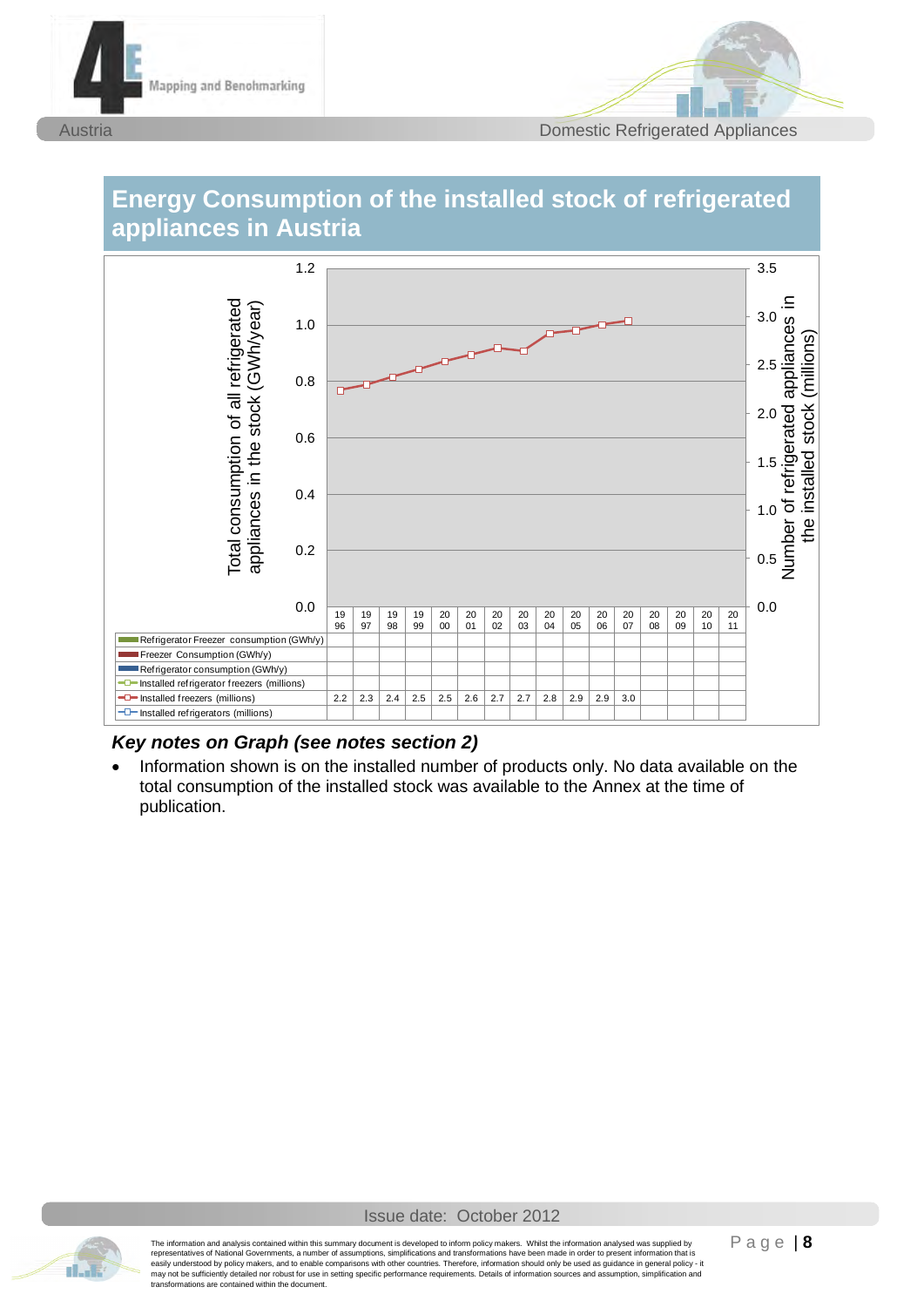



## **Major Policy Interventions (***see notes section 3)*

#### **EU Wide Regulations:**

| <b>Policy name</b>                  | <b>Period in</b><br>force            | <b>Description</b>                                                                                                                                                                                           | <b>Impact</b><br><b>Relative impact of policy</b>                                                               |
|-------------------------------------|--------------------------------------|--------------------------------------------------------------------------------------------------------------------------------------------------------------------------------------------------------------|-----------------------------------------------------------------------------------------------------------------|
| EC Energy Label <sup>1</sup>        | $1995 -$<br>2010                     | Defines A to G<br>efficiency classes                                                                                                                                                                         | All domestic refrigeration<br>appliances to be labelled -<br>improvement in the average<br>efficiency over time |
| EC MEPS $(EuP)^2$                   | $1999-$<br>(July) 2010               | Limit sales to A, B, C<br>class, plus D & E for<br>chest freezers                                                                                                                                            | All domestic refrigeration -<br>improvement in the average<br>efficiency over time                              |
| Industry<br>Commitment <sup>3</sup> | $2002 -$<br>2010                     | <b>CECED</b> commitment:<br>only B or better (except<br>chest freezers) on<br>market by end 2004                                                                                                             | Improvement in the average<br>efficiency over time                                                              |
| EC Energy Label <sup>4</sup>        | 2004-2010                            | Defines A+ and A++<br>classes                                                                                                                                                                                | All domestic refrigeration -<br>improvement in the average<br>efficiency over time                              |
| EC MEPS $(EuP)^5$                   | <b>July 2010</b><br><b>July 2012</b> | Limits sales to products<br>to those reaching at<br>least A class.<br>Limits sales to products<br>attaining at least A+<br>class. (note that the<br>maximum EEI<br>requirement for A+ is<br>lowered in 2014) | All domestic refrigeration -<br>improvement in the average<br>efficiency over time                              |

[lex.europa.eu/LexUriServ/LexUriServ.do?uri=OJ:L:2009:191:0053:0068:EN:PDF](http://eur-lex.europa.eu/LexUriServ/LexUriServ.do?uri=OJ:L:2009:191:0053:0068:EN:PDF) 





www.legislation.hmso.gov.uk/si/si1994/Uksi\_19943076\_en\_1.htm

<sup>2</sup> <http://eur-lex.europa.eu/LexUriServ/LexUriServ.do?uri=OJ:L:1996:236:0036:0043:EN:PDF>

<sup>&</sup>lt;sup>3</sup> "Voluntary commitment of reducing energy consumption of household refrigerators, freezers and their combinations (2002-2010)" 31<sup>st</sup> October 2002.

[http://www.ceced.eu/ICECED/easnet.dll/ExecReq/Redirection?eas:oldfilename=/community/files/296/phpXLy1ow/UICCOLD20](http://www.ceced.eu/ICECED/easnet.dll/ExecReq/Redirection?eas:oldfilename=/community/files/296/phpXLy1ow/UICCOLD2002.pdf)  $\frac{02.pdf}{4 \cdot \frac{1}{2} \cdot \frac{1}{2} \cdot \frac{1}{2}}$ 

<http://eur-lex.europa.eu/LexUriServ/LexUriServ.do?uri=OJ:L:2003:170:0010:0014:EN:PDF>

<sup>&</sup>lt;sup>5</sup> Directive 96/57/EC repealed and replaced by Regulation 2009/643/EC [http://eur-](http://eur-lex.europa.eu/LexUriServ/LexUriServ.do?uri=OJ:L:2009:191:0053:0068:EN:PDF)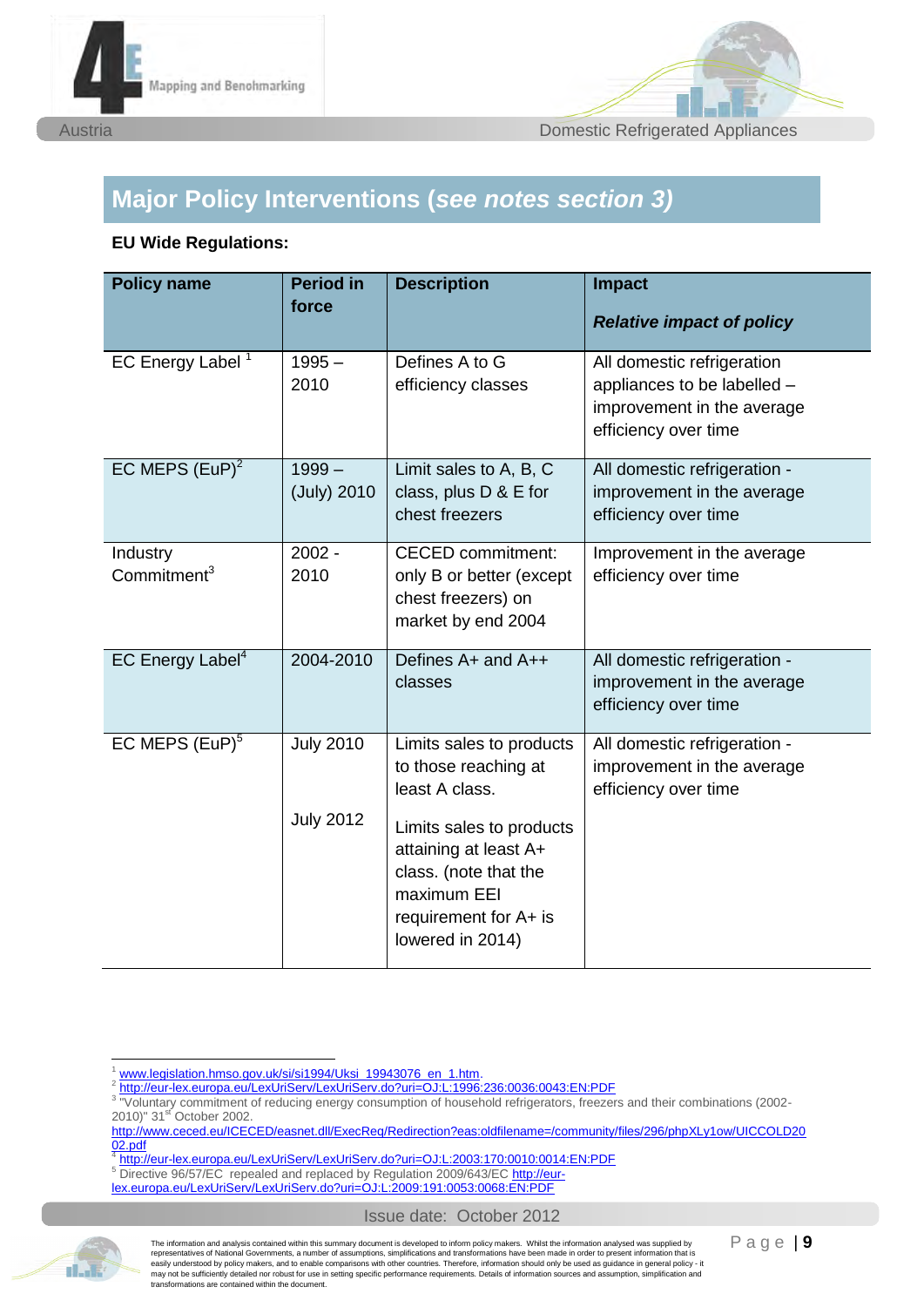



| <b>Policy name</b>                 | <b>Period in</b><br>force | <b>Description</b>                                                                                                         | <b>Impact</b><br><b>Relative impact of policy</b>                                  |
|------------------------------------|---------------------------|----------------------------------------------------------------------------------------------------------------------------|------------------------------------------------------------------------------------|
| <b>EC Energy Label<sup>6</sup></b> | $2011 -$                  | Introduces new<br>labelling format and the<br>introduction of $A++$ .<br>Also slightly revises EEI<br>definition of $A+$ . | All domestic refrigeration -<br>improvement in the average<br>efficiency over time |

#### **Other Relevant Interventions Within Austria**

The Directive 2006/32/EC of the European Parliament and of the Council of 5 April 2006 on energy end-use efficiency and energy services (deadline for the transposition of the Directive into Austrian national law was May 2008).

Within the Energy Service Directive – ESD (directive 2006/32/EC), Austria is obliged to improve the energy efficiency by 9% by 2016 compared to the business as usual scenario 2001-2005. Voluntary agreements to support energy savings with energy suppliers, distributors and trading associations and an Agreement between the federal, state and the provincial governments concerning issues on energy efficiency competence are being implemented.

Austria revised its energy strategy in April 2009, following the establishment of a new government. One of the goals of this strategy is to limit Austria´s final energy consumption for the year 2020 to the 2005 level, which is 1100 PJ.

#### Programs:

There are programs in Austria which aim to improve energy efficiency by granting subsidies for suitable measures for the household sector. These subsidies have usually been designed as a contribution towards investment costs or as a loan with reduced interest rates.

For purchasing energy efficient electrical appliances subsidies can be obtained from some regional electrical utilities. These subsidies are granted to all customers of the respective utility, regardless of whether the customer is the owner of a private household, an enterprise or a public institution.

The most innovative and popular measure in Austria is the long-term program for active climate protection (klima: aktiv), that was launched in 2004 from the Environmental Ministry (Lebensministerium). The program's main focus lies on increasing the market share of energy efficient products and services. The overall goal is to reduce the greenhouse gas emissions. As part of the initiative klima: aktiv, the program of "Top products" – Platform for



-

The information and analysis contained within this summary document is developed to inform policy makers. Whilst the information analysed was supplied by representatives of National Governments, a number of assumptions, simplifications and transformations have been made in order to present information that is easily understood by policy makers, and to enable comparisons with other countries. Therefore, information should only be used as guidance in general policy - it may not be sufficiently detailed nor robust for use in setting specific performance requirements. Details of information sources and assumption, simplification and transformations are contained within the document.

<sup>&</sup>lt;sup>6</sup>Directive 94/2/EC repealed and replaced by Regulation 1060/2010 http://eurlex.europa.eu/LexUriServ/LexUriServ.do?uri=OJ:L:2010:314:0017:0046:EN:PDF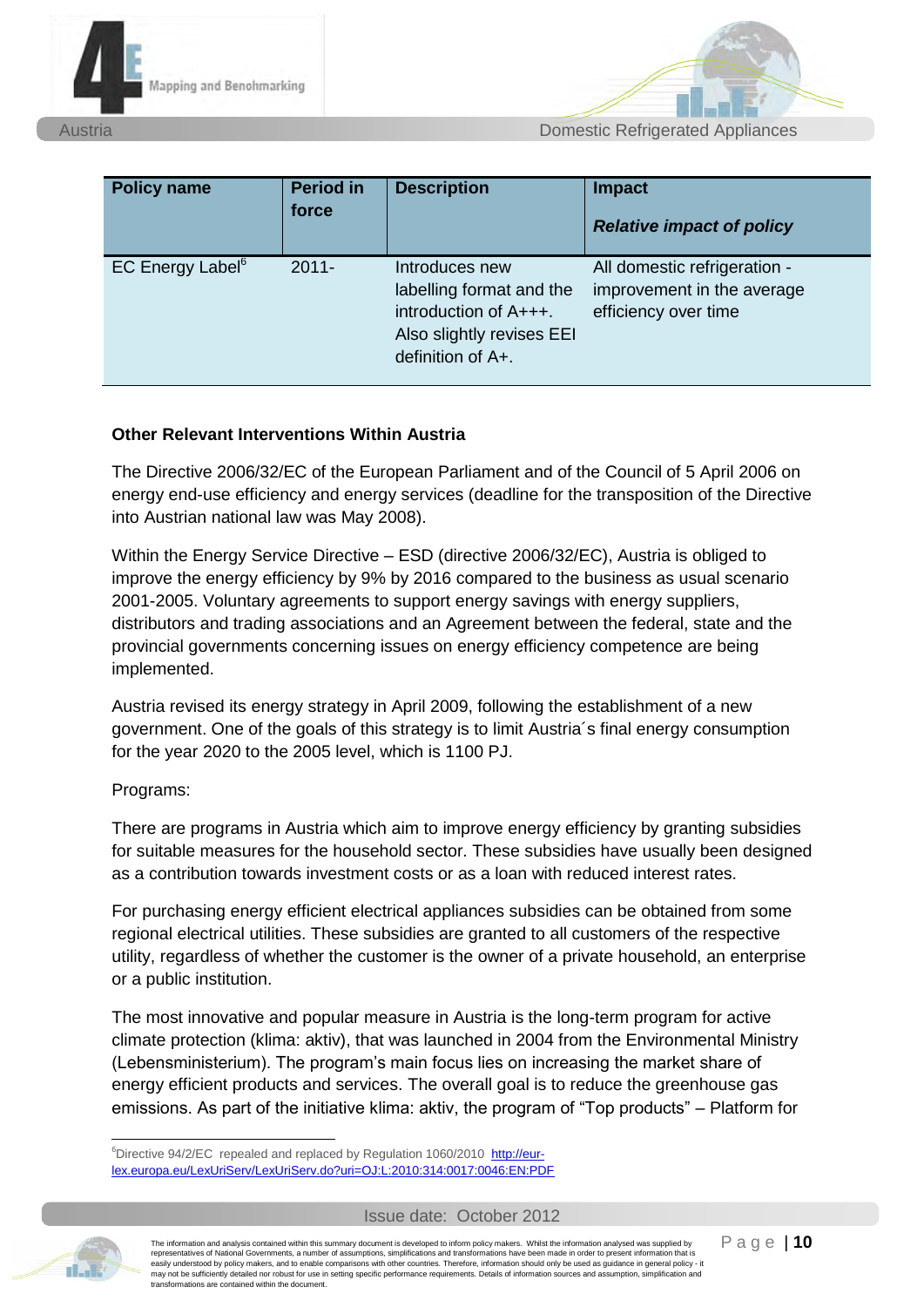

Austria Domestic Refrigerated Appliances

energy efficient appliances provides information on best and worst available products in the market (http://www.topprodukte.at), for household and commercial users.

Approximately 33000 household cold appliances were exchanged through the "UFH Trennungsprämie" program between 2009 and 2010 in Austria (8186 Refrigerators, 7251 Refrigerator-freezer combinations, 12847 freezers as well as 4532 freezer cabinets). The 2,94 million Euros program administered by the private organization UFH and supported by manufacturers promoted the exchange of old products for energy saving products of class A++ from all brands. Consumers buying a new model from the most efficient appliances (and bringing back their old devices at the same time) received a payment of 50 Euros for products up to 90 cms high; or 100 Euros for devices over 90 cms high, and for freezer (only) (Ref 3).



Issue date: October 2012

The information and analysis contained within this summary document is developed to inform policy makers. Whilst the information analysed was supplied by<br>representatives of National Governments, a number of assumptions, si easily understood by policy makers, and to enable comparisons with other countries. Therefore, information should only be used as guidance in general policy - it may not be sufficiently detailed nor robust for use in setting specific performance requirements. Details of information sources and assumption, simplification and transformations are contained within the document.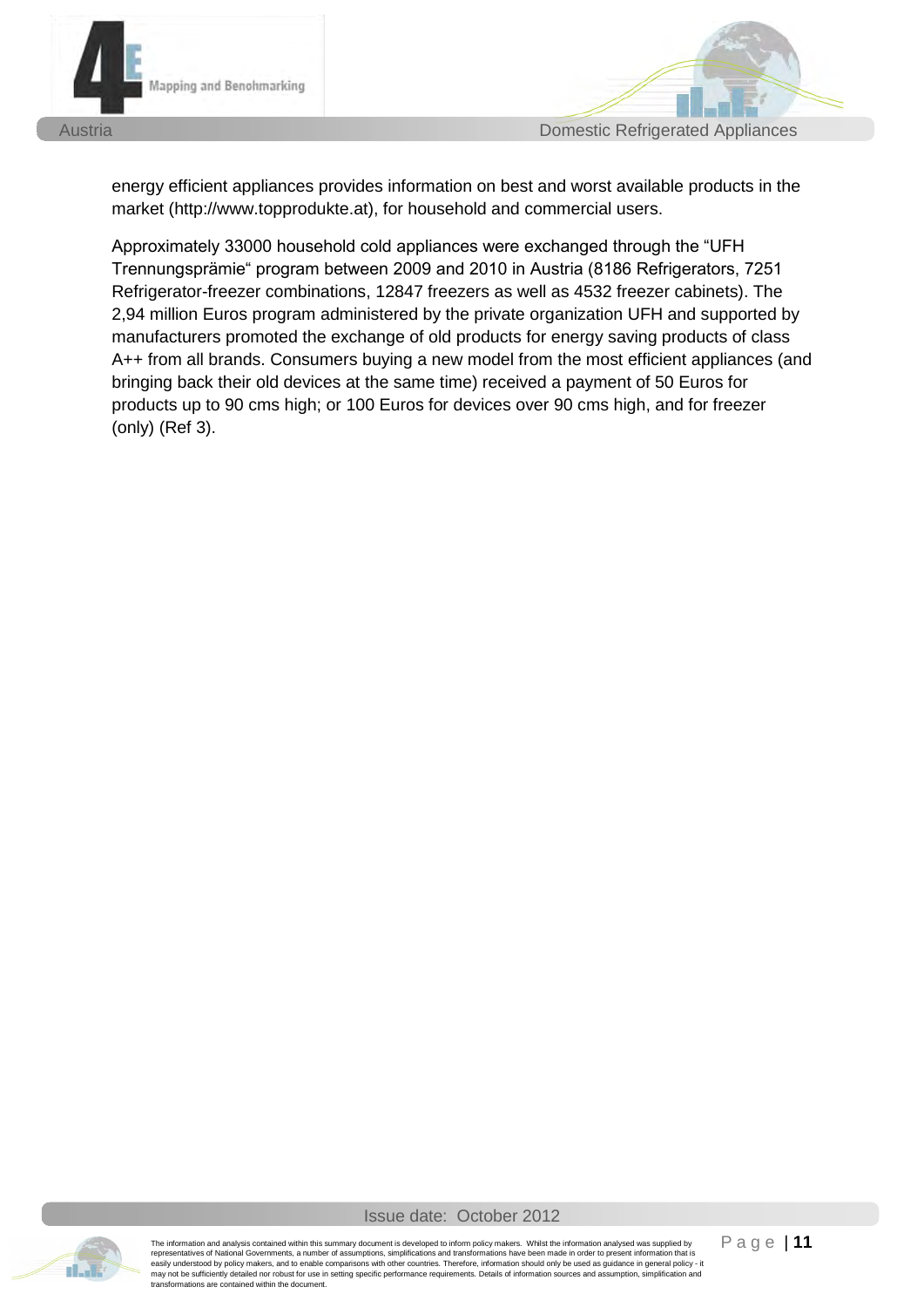



## **Cultural Issues (***see notes section 4)*

From the 2008 Micro-census it is known that all participating households have one refrigerator, and 19.4 % have a second device. In the households with more than one device, these are newer than in households with only one device, showing that the second device is not necessarily replacing an old, less functioning one, but might show other influencing trends such as size of household of living space (Larger household and larger living space = increasing number of second refrigerators) . Approximately 9% of households have an A+ or A++ refrigerator, 25% have an A class, and 9% have a B or C class device.

The half of the participating households has a freezer (independent freezer) and 9% have at least two devices. Again with the increase in household size, increases the number of freezers. Only 38% of households with one person have a freezer, but 58% of the households with two people have a freezer, and almost 80% households with three or more people have a freezer. 12,3% of the total electricity consumption in households for year 2008 (average of 4417 kWh) corresponded to refrigerators and freezers<sup>7</sup> (Ref 1).

 $^7$  "Strom- und Gastagebuch 2008: Strom- und Gaseinsatz sowie Energieeffizienz österreichischer Haushalte. Auswertung Gerätebestand und Einsatz". Statistik Austria/Direktion Raumwirtschaft, Energie, Wien 2009.



-

The information and analysis contained within this summary document is developed to inform policy makers. Whilst the information analysed was supplied by representatives of National Governments, a number of assumptions, simplifications and transformations have been made in order to present information that is easily understood by policy makers, and to enable comparisons with other countries. Therefore, information should only be used as guidance in general policy - it may not be sufficiently detailed nor robust for use in setting specific performance requirements. Details of information sources and assumption, simplification and transformations are contained within the document.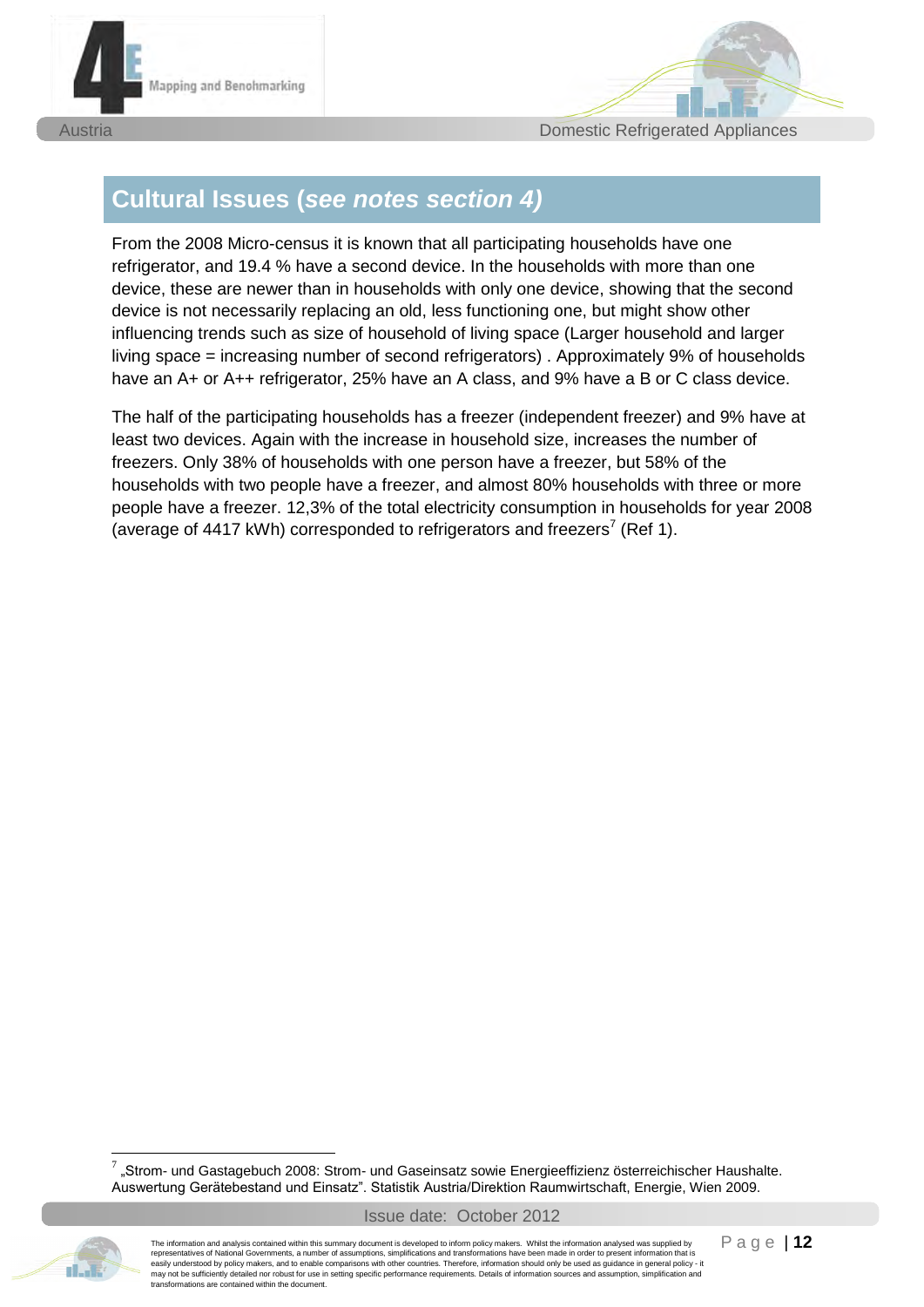



## *Section 1.* **Unit Energy Consumption and Unit Energy Efficiency Graphics**

## *1.1 Test methodologies, Performance Standards and Labelling Requirements*

Energy consumption is claimed according to the requirements of the EC energy label and the appropriate energy efficiency class allocated according to the calculations given in the energy label directives.

The test standard for EC energy labelling is EN 153 which calls upon the EN ISO 15502.

| <b>Test Standard</b><br>name                                                                                                                                                                                                                               | Date in<br>force | <b>Description</b>                                                                                                                                                                                                                      | Comments                                                                                                                                              |
|------------------------------------------------------------------------------------------------------------------------------------------------------------------------------------------------------------------------------------------------------------|------------------|-----------------------------------------------------------------------------------------------------------------------------------------------------------------------------------------------------------------------------------------|-------------------------------------------------------------------------------------------------------------------------------------------------------|
| EN 153:2005<br>Methods of measuring<br>the energy<br>consumption of electric<br>mains operated<br>household refrigerators,<br>frozen food storage<br>cabinets, food freezers<br>and their combinations,<br>together with<br>associated<br>characteristics. | 2005             | Energy, temperature and<br>volume of all types of<br>domestic cold appliances<br>are measured in<br>accordance with test<br>standard (BS) EN 153<br>and used for energy label<br>declarations.<br>EN 153 refers to EN ISO<br>15502:2005 | Supersedes EN 153:1995<br>(withdrawn 30 June 2008).<br>Although there is some debate as<br>to which test standard is currently<br>valid under UK law. |
| EN ISO 15502: 2005<br>Household refrigerating<br>appliances, refrigerator<br>$freezers -$<br>characteristics and test<br>methods.                                                                                                                          | 2005             | Defines characteristics<br>and test methods                                                                                                                                                                                             | Prior to this standard there were<br>four test standards for each of the<br>main refrigerating appliance types                                        |

Specific information:

| <b>External/ambient test temperature</b> |                                                                                                                        |
|------------------------------------------|------------------------------------------------------------------------------------------------------------------------|
|                                          | 25 ± 0.5°C (Deviations from 25°C within $\pm$ 0.5°C<br>are corrected in accordance with EN 153:2006<br>Clause 15.2.1.) |

Issue date: October 2012



The information and analysis contained within this summary document is developed to inform policy makers. Whilst the information analysed was supplied by<br>representatives of National Governments, a number of assumptions, si may not be sufficiently detailed nor robust for use in setting specific performance requirements. Details of information sources and assumption, simplification and transformations are contained within the document.

P a g e | **13**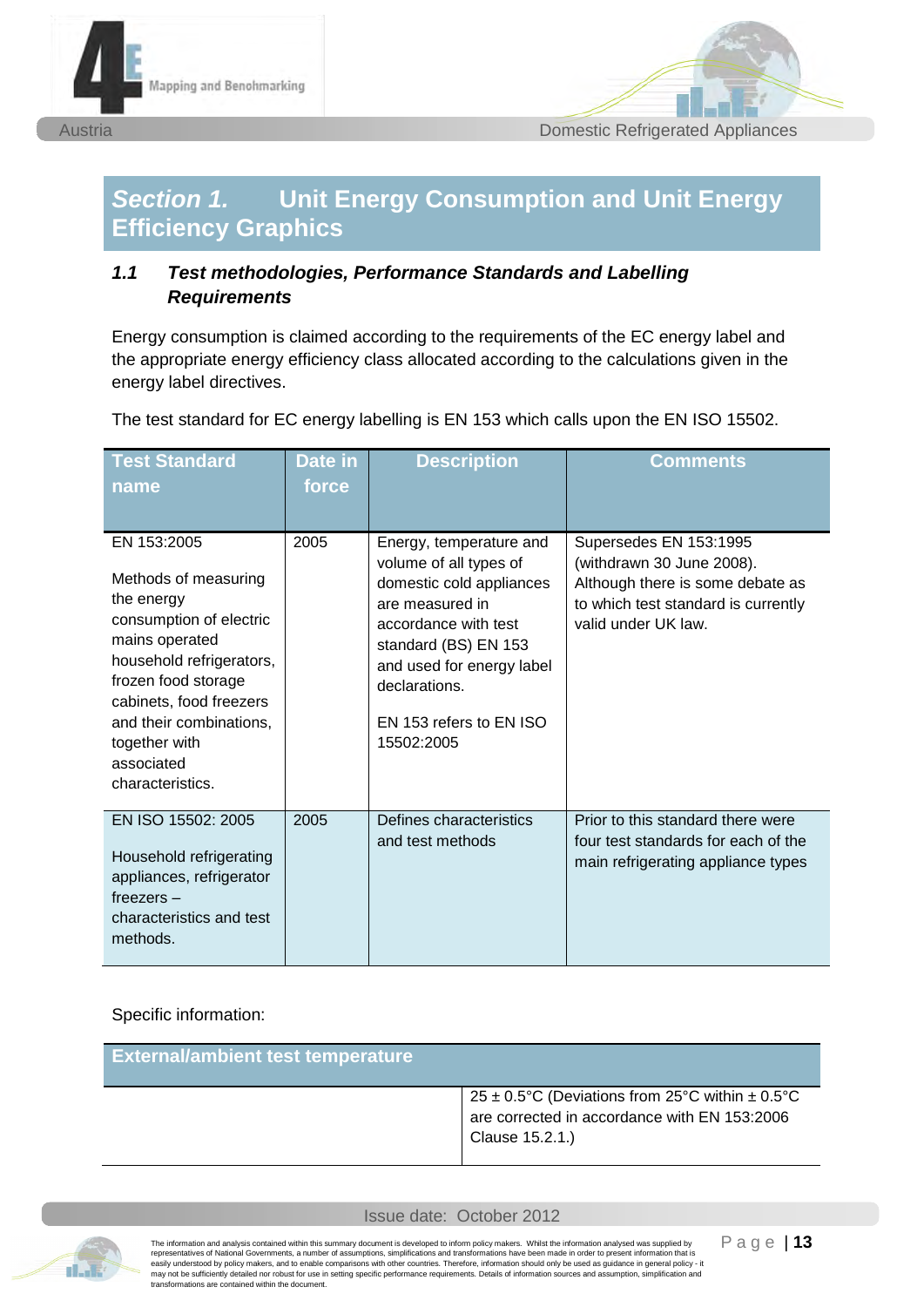



| <b>Internal temperatures for the appliances</b>  |                                                                                                                              |
|--------------------------------------------------|------------------------------------------------------------------------------------------------------------------------------|
| Fridge compartment                               | Mean temp of +5°C (no tolerance because in<br>general, the energy consumption at this temp is<br>obtained by interpolation.) |
| Freezers (0-2 Star)                              | Various classifications incorporating temperature<br>ranges from $+3$ to -18 $^{\circ}$ C                                    |
| Freezer compartment (3 or 4 star<br>compartment) | -18°C or colder                                                                                                              |

### *1.2 Product Classifications*

(Source: COMMISSION REGULATION (EC) No 643/2009<sup>8</sup>)

| <b>Group</b> | <b>Description</b>                                              |
|--------------|-----------------------------------------------------------------|
|              | Refrigerator with one or more fresh-food storage compartments   |
|              | Refrigerator-cellar, cellar and wine storage appliance          |
| 3            | Refrigerator-chiller and refrigerator with a 0-star compartment |
|              | Refrigerator with a 1-star compartment                          |
| 5            | Refrigerator with a 2-star compartment                          |
| 6            | Refrigerator with a 3-star compartment                          |
|              | Refrigerator-freezer                                            |
| 8            | Upright freezer                                                 |
| 9            | Chest freezer                                                   |
| 10           | Multi-use and other appliances                                  |

## *1.3 Data sources and limitations*

*Sources:* Data is sourced from GfK data. Data is split by refrigerators with a 0\*, 1\* or 2\* rated freezer compartment, refrigerators with a 3\* or 4\* freezer compartment split by volumes either less or more than 14 litres and Freezers. Data was supplied as market averages in the form:

| <b>Metric</b>                                    | Year |
|--------------------------------------------------|------|
| <b>Product Weighted Energy Consumption [kWh]</b> |      |
| Sales Weighted Energy Consumption [kWh]          |      |
| Product Weighted Freezer Volume [Litres]         |      |
| Product Weighted Fridge Volume [Litres]          |      |
| Sales Weighted Freezer Volume [Litres]           |      |
| Sales Weighted Fridge Volume [Litres]            |      |

<sup>&</sup>lt;u>.</u><br><sup>8</sup> Directive 96/57/EC repealed and replaced by Regulation 2009/643/EC [http://eur](http://eur-lex.europa.eu/LexUriServ/LexUriServ.do?uri=OJ:L:2009:191:0053:0068:EN:PDF)[lex.europa.eu/LexUriServ/LexUriServ.do?uri=OJ:L:2009:191:0053:0068:EN:PDF](http://eur-lex.europa.eu/LexUriServ/LexUriServ.do?uri=OJ:L:2009:191:0053:0068:EN:PDF) 



The information and analysis contained within this summary document is developed to inform policy makers. Whilst the information analysed was supplied by<br>representatives of National Governments, a number of assumptions, si may not be sufficiently detailed nor robust for use in setting specific performance requirements. Details of information sources and assumption, simplification and transformations are contained within the document.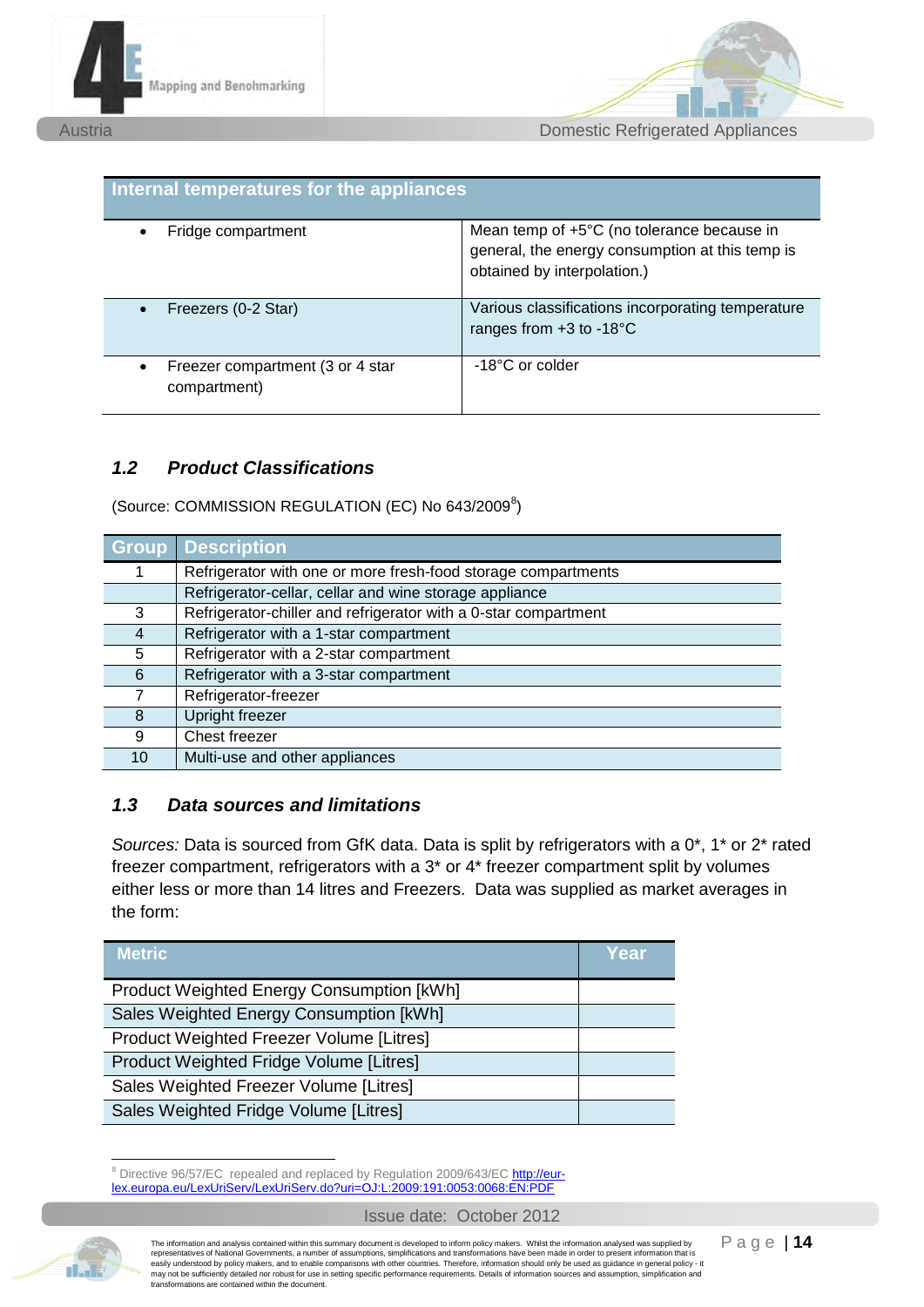



Austria Domestic Refrigerated Appliances

| <b>Metric</b>                         | Year |
|---------------------------------------|------|
| Sales Units With auto defrost %       |      |
| Sales Units Without auto defrost %    |      |
| Sales Units Built in/under %          |      |
| Sales Units With ice-cube dispenser % |      |
| Coverage %                            |      |
| Number of products                    |      |
| Sales [Thousand Units]                |      |

The datasets submitted are reported to cover between 88%-89% of sales in the Austrian market. The number of models and sales analysed by product category are presented in the tables below.

#### *Refrigerator freezers:*

|                          | 2004 | 2005 | 2006 | 2007 | 2008 | 2009 | 2010 | 2011 |
|--------------------------|------|------|------|------|------|------|------|------|
| Products in dataset      | 1077 | 1185 | 1356 | 1477 | 1643 | 1858 | 1805 | 2100 |
| Products analysed        | 1077 | 1185 | 1356 | 1477 | 1643 | 1858 | 1805 | 2100 |
| % products included      | 100% | 100% | 100% | 100% | 100% | 100% | 100% | 100% |
| Sales in dataset ('000s) | 116  | 131  | 137  | 144  | 148  | 161  | 158  | 160  |
| Sales analysed ('000s)   | 116  | 131  | 137  | 144  | 148  | 161  | 158  | 160  |
| % Sales included         | 100% | 100% | 100% | 100% | 100% | 100% | 100% | 100% |

#### *Freezers:*

|                          | 2004 | 2005 | 2006 | 2007 | 2008 | 2009 | 2010 | 2011 |
|--------------------------|------|------|------|------|------|------|------|------|
| Products in dataset      | 673  | 709  | 740  | 760  | 723  | 722  | 703  | 777  |
| Products analysed        | 673  | 709  | 740  | 760  | 723  | 722  | 703  | 777  |
| % products included      | 100% | 100% | 100% | 100% | 100% | 100% | 100% | 100% |
| Sales in dataset ('000s) | 102  | 104  | 98   | 101  | 104  | 114  | 100  | 94   |
| Sales analysed ('000s)   | 102  | 104  | 98   | 101  | 104  | 114  | 100  | 94   |
| % Sales included         | 100% | 100% | 100% | 100% | 100% | 100% | 100% | 100% |

#### *Refrigerators and refrigerators with freezer compartments:*

|                          | 2004 | 2005 | 2006 | 2007 | 2008 | 2009 | 2010 | 2011 |
|--------------------------|------|------|------|------|------|------|------|------|
| Products in dataset      | 581  | 587  | 668  | 642  | 681  | 750  | 717  | 777  |
| Products analysed        | 581  | 587  | 668  | 642  | 681  | 750  | 717  | 777  |
| % products included      | 100% | 100% | 100% | 100% | 100% | 100% | 100% | 100% |
| Sales in dataset ('000s) | 81   | 80   | 79   | 83   | 83   | 85   | 80   | 84   |
| Sales analysed ('000s)   | 81   | 80   | 79   | 83   | 83   | 85   | 80   | 84   |
| % Sales included         | 100% | 100% | 100% | 100% | 100% | 100% | 100% | 100% |

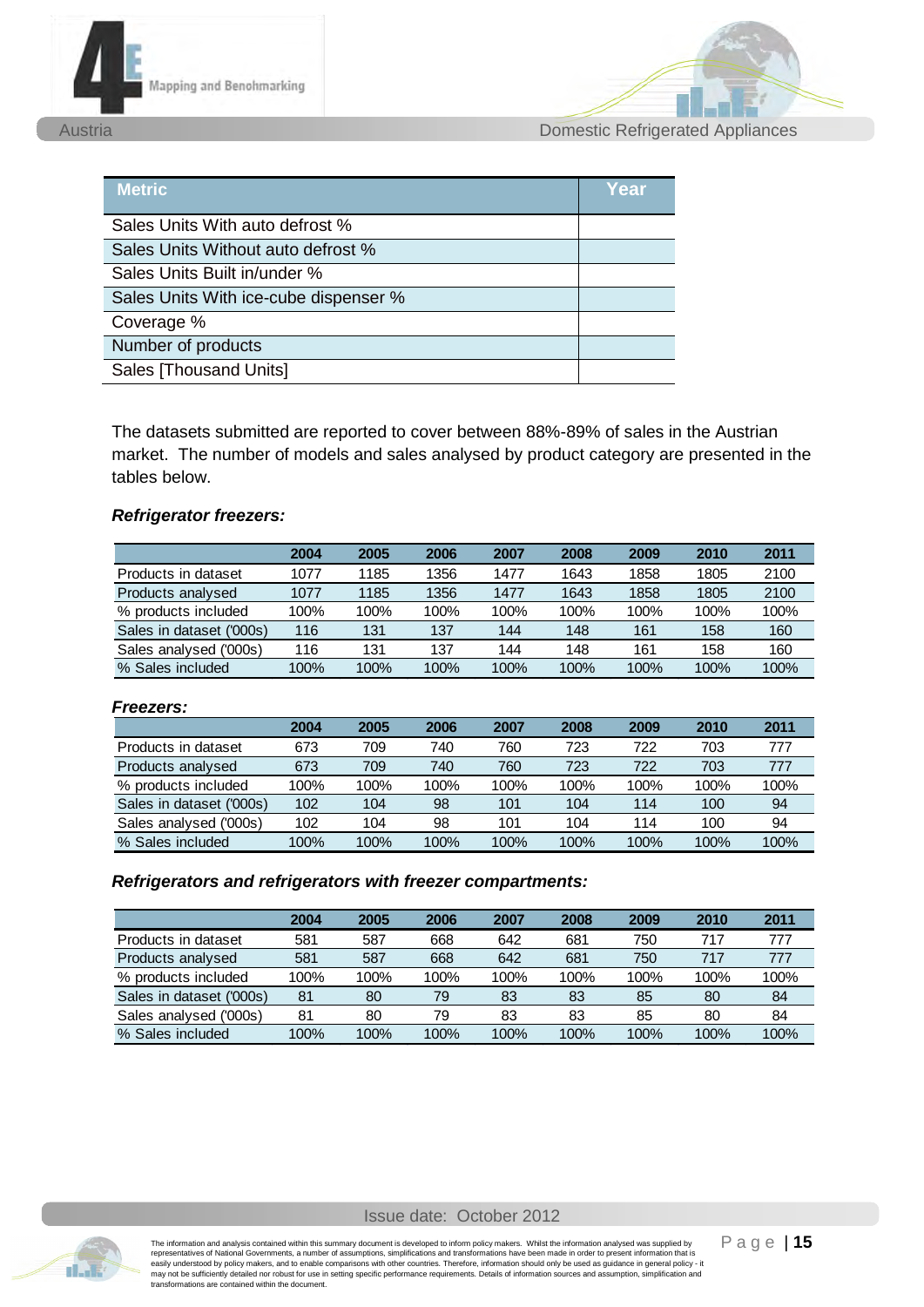



## *1.4 Data manipulations and specific limitations*

#### <span id="page-15-0"></span>*1.4.1 Overview of the mapping and benchmarking process*

There are essentially 4 stages to the mapping and benchmarking process for domestic refrigerated appliances as detailed below:

| Stage:                                   | <b>Description</b>                                                                                                                                                                                                                                          |
|------------------------------------------|-------------------------------------------------------------------------------------------------------------------------------------------------------------------------------------------------------------------------------------------------------------|
| 1. Data Cleaning and<br>Pre-processing   | Removal of duplicate entries<br>$\bullet$<br>Pre-processing to align all terminology and reported test values to be<br>$\bullet$<br>consistent between countries<br>Assigning of local, mapping and benchmarking and EU categories<br>٠<br>Etc<br>$\bullet$ |
| 2. Production of<br>mapping outputs      | Production of mapping outputs based on local test methodologies<br>$\bullet$                                                                                                                                                                                |
| 3. Normalisation of<br>test data         | Calculation of adjusted volumes<br>$\bullet$<br>Assignment Unit Energy Consumption to individual compartments<br>٠<br>Normalisation for test temperature differentials<br>$\bullet$                                                                         |
| 4. Production of<br>Benchmarking outputs | Post processing of benchmarking results<br>$\bullet$<br>Production of benchmarking report                                                                                                                                                                   |

The details of this process are described in three supporting documents that accompany this mapping report:

- 1. The **product definition** describes the exact characteristics of the product being analysed; the energy metrics that will be calculated; the technological, usage and other characteristics that will be considered; and any other policy or cultural information that will be collected
- 2. The **summary of approach** provides an overview of the mapping and benchmarking process for analyzing domestic refrigerated appliances for all countries and regions.
- 3. The **actions and assumptions** report details the specific steps that were necessary to allow the data submitted from a specific country or region to be included in the mapping and benchmarking process as described in the product definition and summary of approach.

All these documents can be found at the annex website:

<http://mappingandbenchmarking.iea-4e.org/matrix>

by clicking on the "X" in the matrix table that aligns with *Austria* and *Domestic refrigerated appliances 2012*.

### *1.4.2 Specific cautions for this data*

Please refer to the actions and assumptions document described in Section [1.4.1.](#page-15-0)



The information and analysis contained within this summary document is developed to inform policy makers. Whilst the information analysed was supplied by<br>representatives of National Governments, a number of assumptions, si representatives of national suverthriestics, a national comparisons with other countries. Therefore, information share been interested as guidance in general policy - it results are used as guidance in general policy - it may not be sufficiently detailed nor robust for use in setting specific performance requirements. Details of information sources and assumption, simplification and transformations are contained within the document.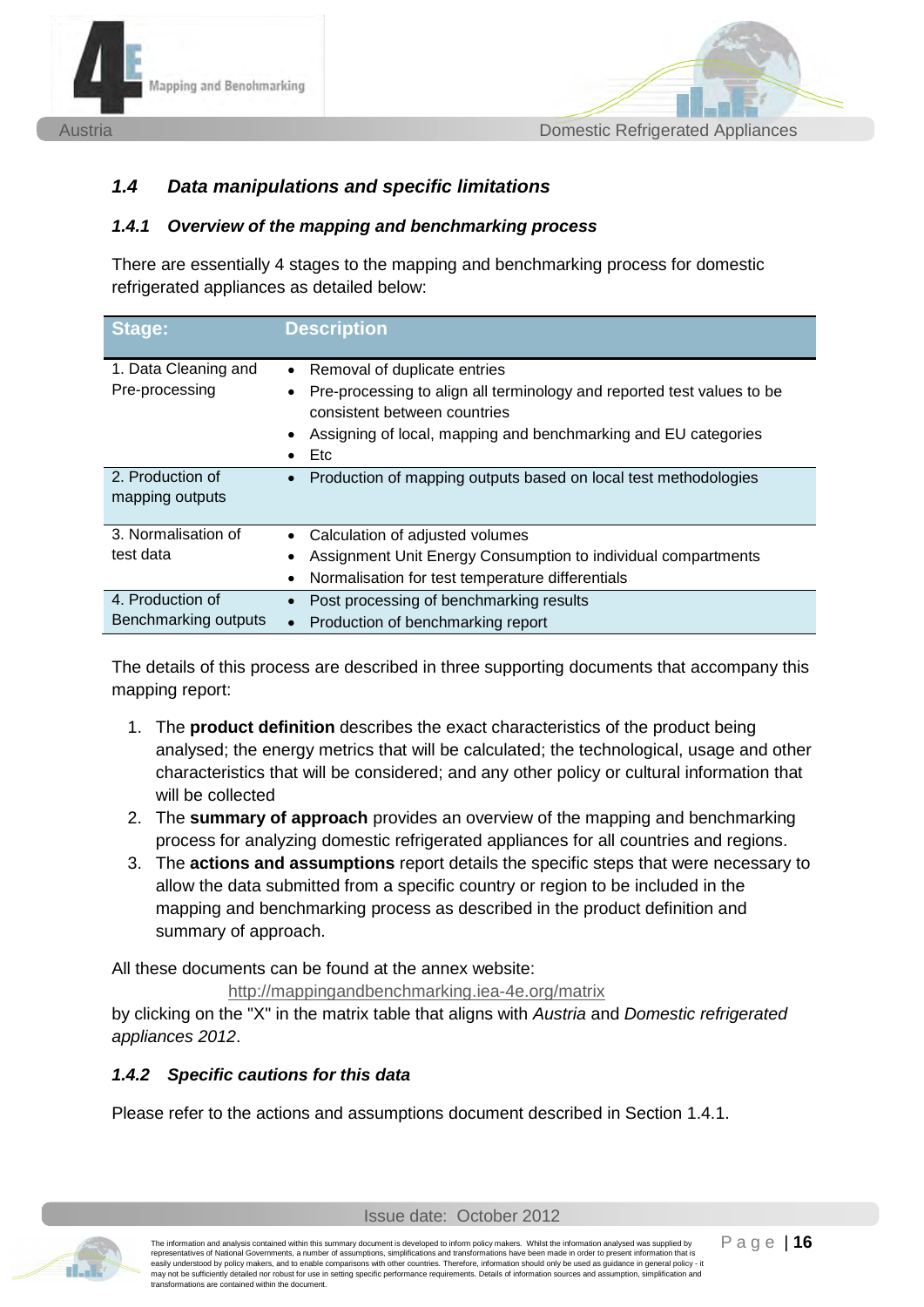



## *Section 2.* **Energy Consumption of the installed stock of refrigerated appliances graphic**

#### *2.1 Data sources and limitations*

No data is available other than the number of freezers installed (as shown in graphic) and volumes for products in 1996. These volumes are:

For refrigerator/freezer combination units

- Refrigerator Compartment = 159.74 litres
- Freezer Compartment = 148.26 litres

For Freezer only units

• Freezer Compartment = 358.38 litres

The data is an extract of data gathered for Austria for the ODYSSEE project (www.odysseeindicators.org). The ODYSSEE projects relies on databases that contain detailed data on the energy consumption drivers by end-use and sub-sector as well as energy efficiency and CO2 related indicators. It is believed the original source of data is GfK.Source:

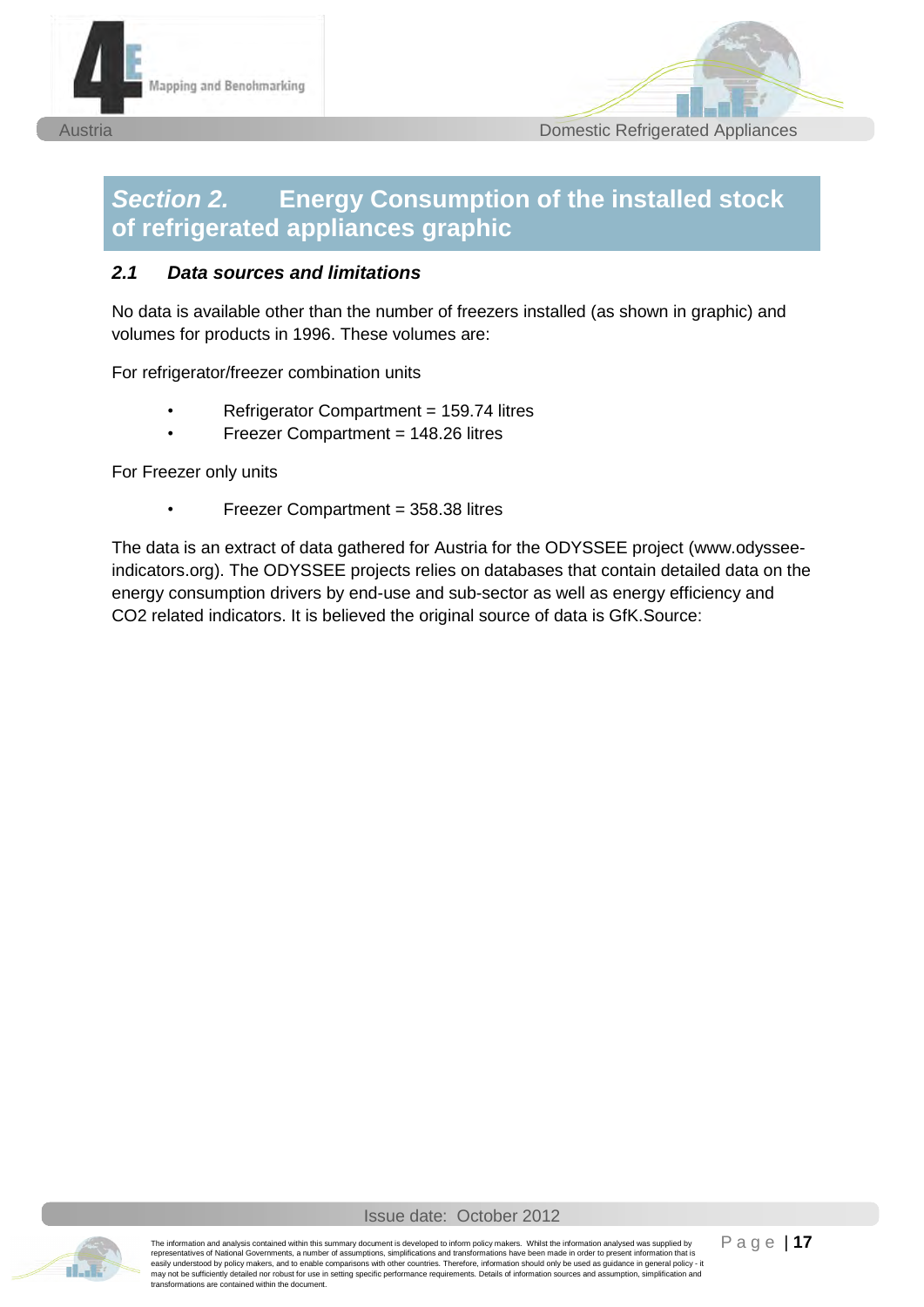



## *Section 3.* **Major Policy Interventions**

### *3.1 Pan-European Policy*

*3.1.1 Mandatory Legislation:* 

### **COMMISSION REGULATION (EC) No 1060/2010** *9*

**Program Type:** Mandatory Label

**Year Published:** 28/09/2010

**Year Effective: 30/11/2011<sup>10</sup>** 

**Economy:** EU Member Countries

**Implementing Agency:** National bodies of EU member Countries

#### **Description:**

Revises energy labelling scale for domestic refrigeration appliances through the introduction of a new high efficiency class (A+++ where unit EEI<22) from 30 November 2011. The regulations also revises the maximum EEI value for A+ declarations from EEI<44 to EEI<42 from 1 July 2014.

This deregulated regulation repeals and replaces by Directive 96/57/EC.

### **COMMISSION REGULATION (EC) No 643/2009 (implementing Directive 2005/32/EC of the European Parliament and of the Council with regard to ecodesign requirements for household refrigerating appliances)**<sup>11</sup>

**Program Type:** Mandatory Minimum Performance Standards

**Year Published:** 22/07/2009

**Year Effective:** 1 July 2010 and 1 July 2014

**Economy Affected:** EU Member Countries

**Implementing Agency:** National bodies of EU member Countries

#### **Description:**

-

Technically this regulation repeals Directive 96/57/EC and places a requirement on national governments to enact appropriate legislation to restrict the sales of domestic refrigerated

lex.europa.eu/LexUriServ/LexUriServ.do?uri=OJ:L:2010:314:0017:0046:EN:PDF



The information and analysis contained within this summary document is developed to inform policy makers. Whilst the information analysed was supplied by representatives of National Governments, a number of assumptions, simplifications and transformations have been made in order to present information that is easily understood by policy makers, and to enable comparisons with other countries. Therefore, information should only be used as guidance in general policy - it may not be sufficiently detailed nor robust for use in setting specific performance requirements. Details of information sources and assumption, simplification and transformations are contained within the document.

<sup>&</sup>lt;sup>9</sup>Directive 94/2/EC repealed and replaced by Regulation 1060/2010 http://eur-

Implementation of some requirements delayed to 30/3/2012

<sup>&</sup>lt;sup>11</sup> Directive 96/57/EC repealed and replaced by Regulation 2009/643/EC [http://eur-](http://eur-lex.europa.eu/LexUriServ/LexUriServ.do?uri=OJ:L:2009:191:0053:0068:EN:PDF)

[lex.europa.eu/LexUriServ/LexUriServ.do?uri=OJ:L:2009:191:0053:0068:EN:PDF](http://eur-lex.europa.eu/LexUriServ/LexUriServ.do?uri=OJ:L:2009:191:0053:0068:EN:PDF)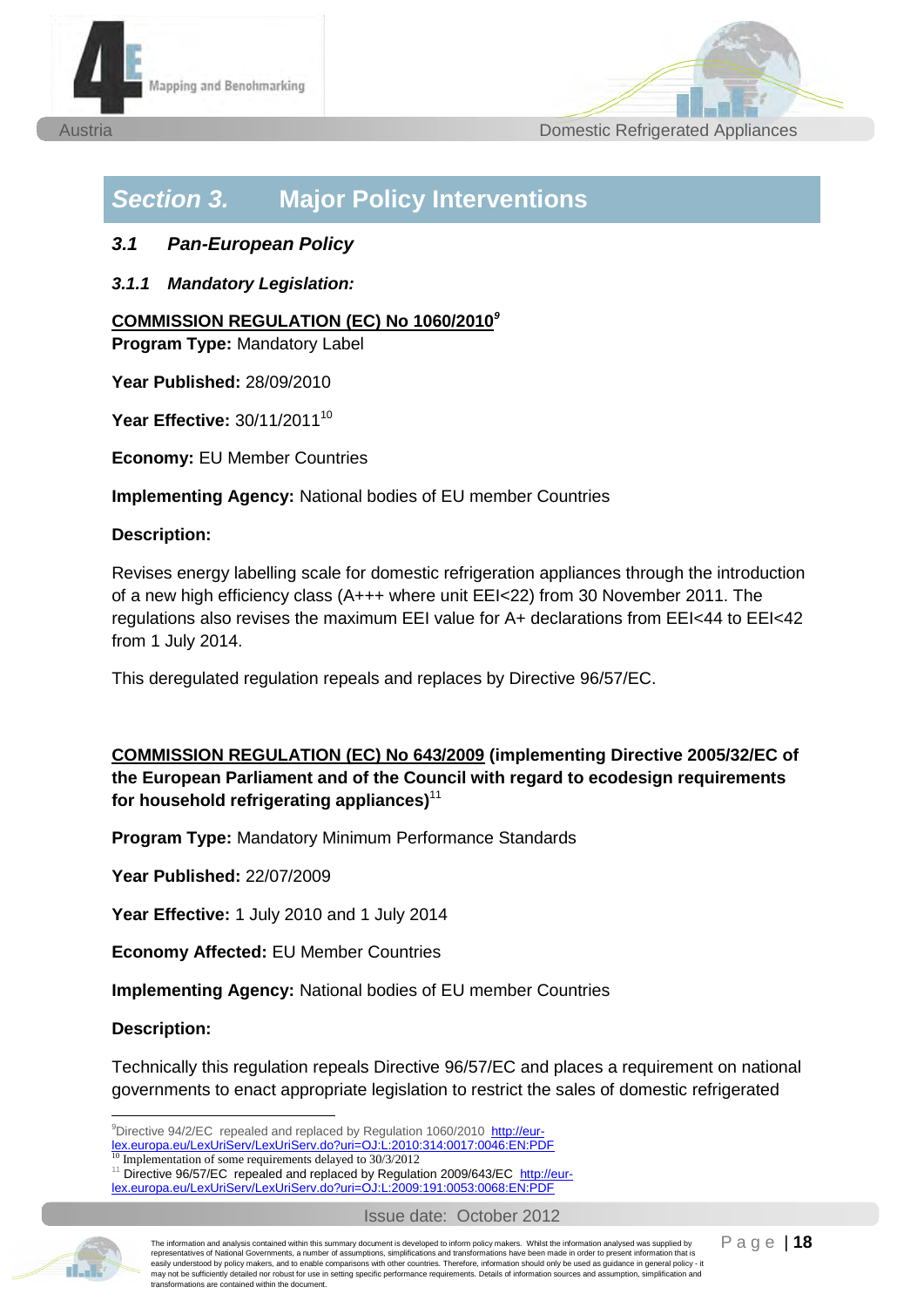



products to those where the performance exceeds a specified energy efficiency index (EEI) as follows:

| <b>Application date</b> | EEI      | <b>Equivalent EU</b><br>Label |
|-------------------------|----------|-------------------------------|
| 01 July 2010            | EEl < 55 |                               |
| 01 July 2012            | EEl < 44 | $A+$                          |
| 01 July 2014            | EEl < 42 | $4 + 12$                      |

**In general**, other requirements laid out in the preceding directives detailed below remain the same.

### *Commission Directive 2003/66/EC<sup>13</sup>*

**Program Type:** Mandatory Label

**Year Published:** 03/07/2003

**Year Effective:** 2004

**Economy:** EU Member Countries

**Implementing Agency:** National bodies of EU member Countries

#### **Description:**

Revises and extends the existing A-G energy labelling scale for domestic refrigeration appliances through the introduction of 2 new high efficiency classes (A+ and A++) from 1 July 2004.

This directive is the amendment of the framework directive 94/2/EC implementing Council Directive 92/75/EEC for mandatory labelling scheme, which was agreed in 1992 and cancelled the framework directive 79/530/EEC.

### *Directive 96/57/EC<sup>14</sup>*

**Program Type:** Minimum Energy Performance Standard - Mandatory

**Product: Refrigerator-freezers** 

**Economy:** EU Member Countries

**Year Published:** 03/09/1996



The information and analysis contained within this summary document is developed to inform policy makers. Whilst the information analysed was supplied by representatives of National Governments, a number of assumptions, simplifications and transformations have been made in order to present information that is easily understood by policy makers, and to enable comparisons with other countries. Therefore, information should only be used as guidance in general policy - it may not be sufficiently detailed nor robust for use in setting specific performance requirements. Details of information sources and assumption, simplification and transformations are contained within the document.

<sup>-</sup> $12$  Note the maximum required EEI for A+ units were reduced from 44 to 42 from 1 July 2014

<sup>13</sup> http://eur-lex.europa.eu/LexUriServ/LexUriServ.do?uri=OJ:L:2003:170:0010:0014:EN:PDF

<sup>14</sup> http://eur-lex.europa.eu/LexUriServ/LexUriServ.do?uri=OJ:L:1996:236:0036:0043:EN:PDF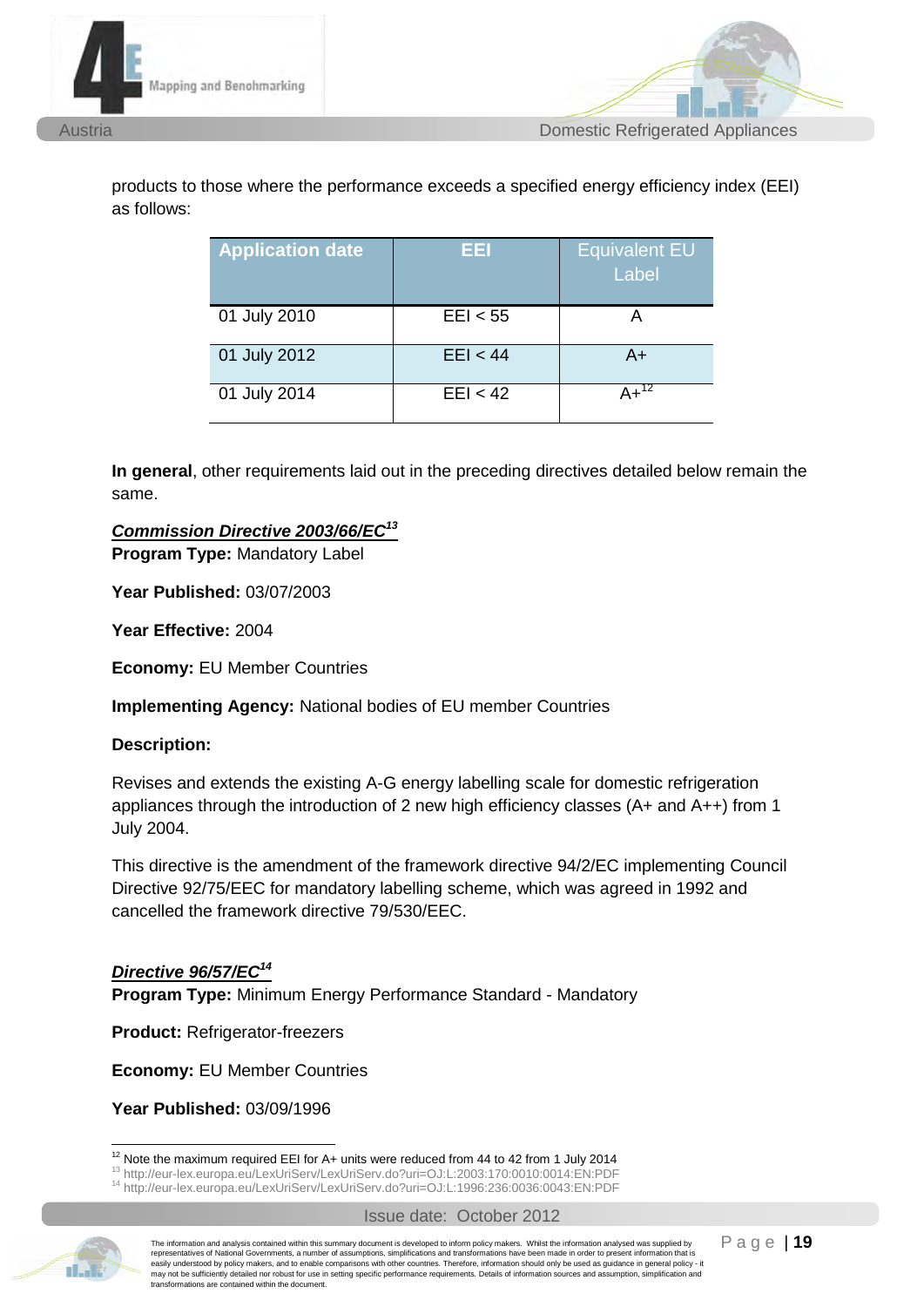



#### **Year Effective:** 03/09/1999

**Implementing Agency:** National bodies of EU member Countries

#### **Description:**

Introduces Minimum Energy Performance Standards for all domestic refrigeration types. In effect removes all products below European Label C from the market (labels D and E allowed for chest freezers).

*Commission Directive 94/2/EC<sup>15</sup>*  **Program Type:** Mandatory Label

**Year Published:** 22/09/1992

**Year Effective:** 21/01/1994

**Economy:** EU Member Countries

**Implementing Agency:** National bodies of EU member Countries

#### **Description:**

Introduces the EU's A-G energy label for refrigerated domestic appliances.

#### *3.1.2 Voluntary Initiatives*

### *Voluntary Commitment on Reducing Energy Consumption of Household Refrigerators, Freezers and their Combinations 16*

**Program Type:** Minimum Energy Performance Standard - Voluntary

**Product:** Refrigerator-freezers

**Economy:** EU Member Countries

**Description:** The European Commission has pursued voluntary agreement with the European Federation of Domestic Appliance Manufacturers (CECED) to improve the energy efficiency of household refrigerating appliances.

**Year Published:** 31/10/2002

**Year Effective:** Applicable from 2002-2010

**Implementing Agency:** European Federation of Domestic Appliance Manufacturers http://www.ceced.org/

-

<sup>&</sup>lt;sup>15</sup> [www.legislation.hmso.gov.uk/si/si1994/Uksi\\_19943076\\_en\\_1.htm.](http://www.legislation.hmso.gov.uk/si/si1994/Uksi_19943076_en_1.htm)

<sup>&</sup>lt;sup>16</sup> "Voluntary commitment of reducing energy consumption of household refrigerators, freezers and their combinations (2002-2010)" 31<sup>st</sup> October 2002.

[http://www.ceced.eu/ICECED/easnet.dll/ExecReq/Redirection?eas:oldfilename=/community/files/296/phpXLy1ow/UICCOLD20](http://www.ceced.eu/ICECED/easnet.dll/ExecReq/Redirection?eas:oldfilename=/community/files/296/phpXLy1ow/UICCOLD2002.pdf) [02.pdf](http://www.ceced.eu/ICECED/easnet.dll/ExecReq/Redirection?eas:oldfilename=/community/files/296/phpXLy1ow/UICCOLD2002.pdf)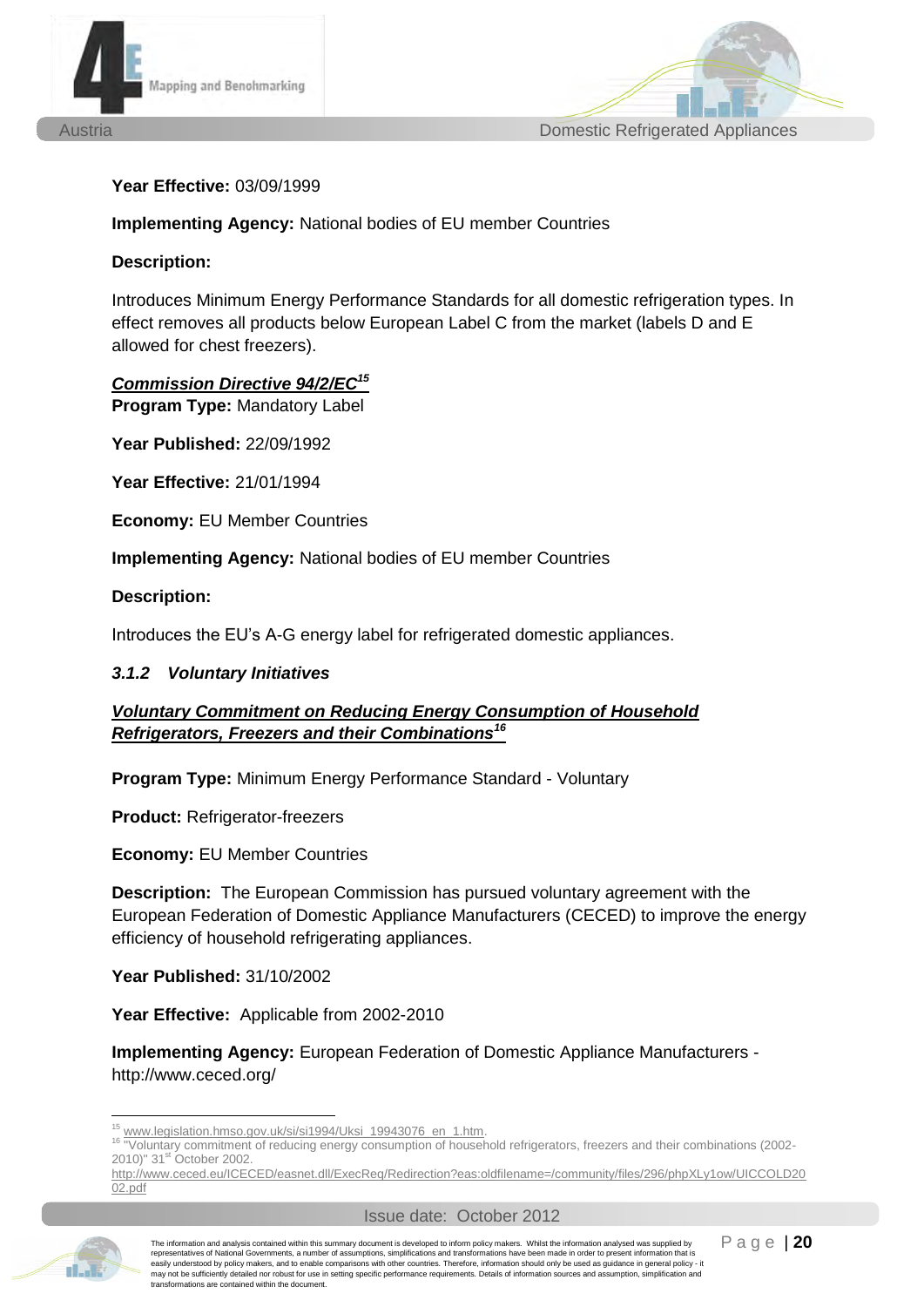



## *3.2 Austria Specific Policy*

The majority of the other policy information is derived from three sources:

- Ref 1: "Strom- und Gastagebuch 2008: Strom- und Gaseinsatz sowie Energieeffizienz österreichischer Haushalte. Auswertung Gerätebestand und Einsatz". Statistik Austria/Direktion Raumwirtschaft, Energie, Wien 2009.
- Ref 2: "Energy Efficiency Policies and Measures in Austria". Monitoring of Energy Efficiency in EU 27, Norway and Croatia (ODYSSEE-MURE). Austrian Energy Agency. Vienna, Austria September 2009.
- Ref 3: UFH Umweltforum Haushalt GmbH & Co KG: [http://www.ufh.at/index.php?i\\_ca\\_id=412&CMSFRONT=vueumft](http://www.ufh.at/index.php?i_ca_id=412&CMSFRONT=vueumft)